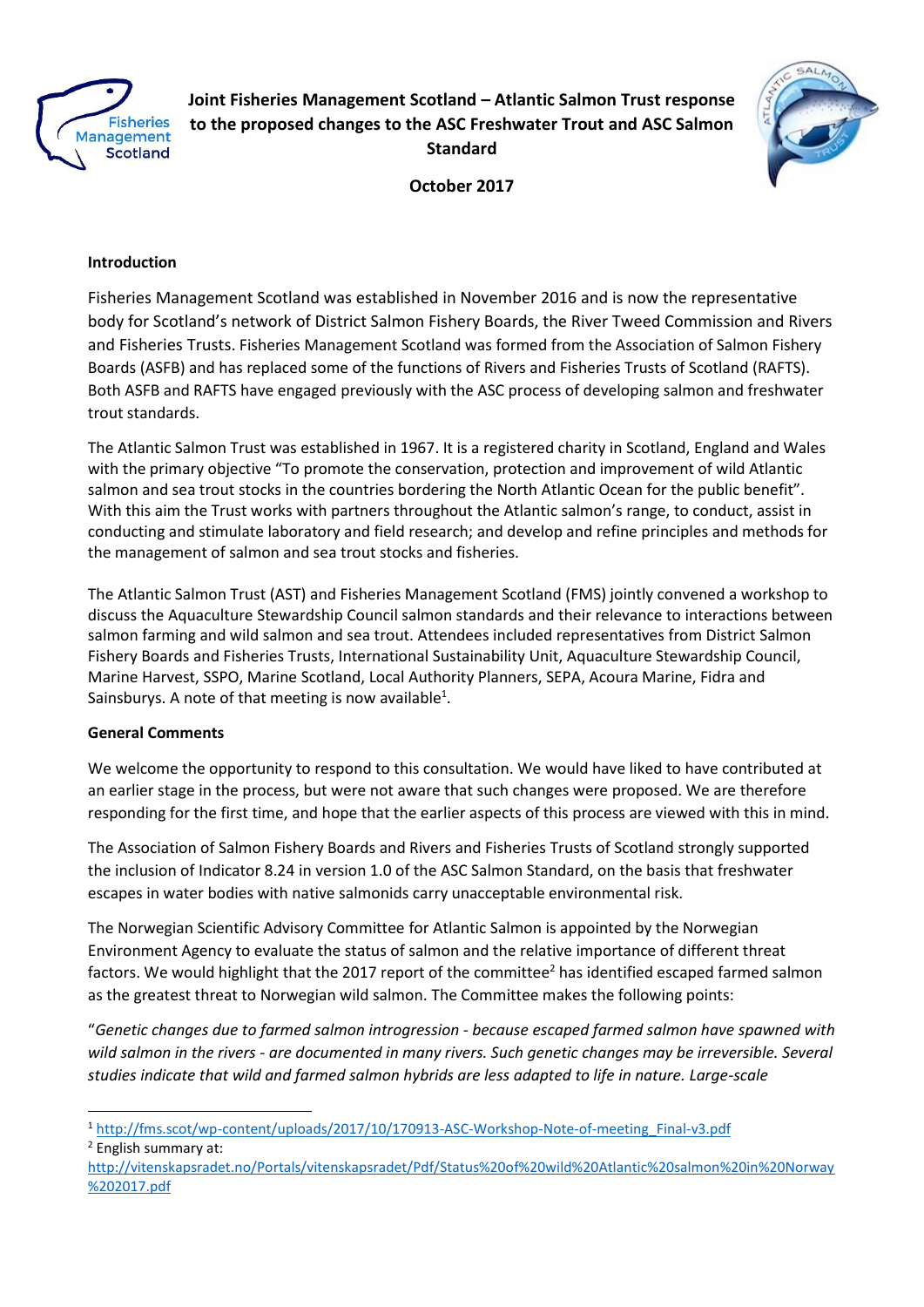*experiments in natural rivers have shown that genetic introgression from farmed salmon can result in reduced production and survival, and thus reduced adult returns to the rivers. A new study has also shown that gene flow from escaped farmed salmon alters the life history of wild salmon in Norwegian rivers. Individuals with high levels of introgression had altered age and size at maturation, and the proportion of large salmon that had been at sea for more than two years was reduced among these fish*."

With regard to the freshwater trout standard, in 2011 ASFB and RAFTS highlighted the disparity between the approach taken for salmon smolts and that taken towards trout and saw no clear rationale for the allowance of trout being reared in net pens in areas of freshwater containing native salmonids. Whilst we consider that the potential for genetic introgression is much lower for other species, we also made the following points to ASC with regard to the trout standard:

"*Many freshwater trout facilities have very poor records of fish containment. For example over a period of 15 months between 2008 and 2009 over 15,000 rainbow trout escaped from trout farms into Loch Awe and Loch Etive. These escaped fish caused a substantial nuisance to the local salmon and brown trout fisheries.* 

*In addition there are serious questions regarding the impact of such large numbers of escapees on the local fisheries ecology. There is evidence to suggest that rainbow trout will predate upon young salmonids (including salmon smolts, sea trout and brown trout). More worryingly these fish represent a very real competitive threat to salmonids. Because Scottish Lochs are generally nutrient poor and hold only small populations of wild salmonids it is easy to see that even small escapes may have a large impact.* 

*Whilst there is no evidence at the moment of rainbow trout populations breeding in the wild in Scotland, this has occurred in England on the Derbyshire Wye. Given the enormous potential impact of a naturalised population on the indigenous ecology of Scotland we would argue that this is a risk that is not worth taking.*

*Finally the issues of uneaten food being ingested by young sea trout and discouraging them from going to sea, as well as issues of nutrient release into relatively small enclosed water bodies, are the same for trout pens as they are for salmon smolt pens in freshwater.* 

*We believe there must be a similar prohibition of the use of net pens in freshwater in the FTAD standards to that contained in the SAD standards*."

On the basis of the above, the proposal to lift the prohibition on production of smolts in areas of freshwater containing wild salmonids is of concern to many fisheries managers in Scotland. This is exacerbated by the fact that the proposed change does not appear to have been justified in relation to the previous rationale expressed in v1.0 of the salmon standard – indeed the rationale has yet to be updated in the version of the salmon standard currently open for consultation.

We would emphasise that many fisheries managers in Scotland see clear potential in ASC certification in helping to address some of the current and historic impacts of the salmon farming industry in the marine phase of production. In particular, some of the standards go much further than the current regulatory regime in Scotland, and this is viewed as a very positive development. However, there is also a perception that the use of variance requests has the potential to 'water down' these benefits and if such variation requests were routinely granted in Scotland it is clear that support for the ASC salmon standard would dissipate very quickly. Indeed, in some jurisdictions, variation requests have been granted which have resulted in some indicators simply reflecting the current regulatory regime – this would not be acceptable to the wild fisheries sector in Scotland. We consider that more open and transparent information on these variation requests is urgently required – we have had significant difficulty in accessing this information through the ASC website.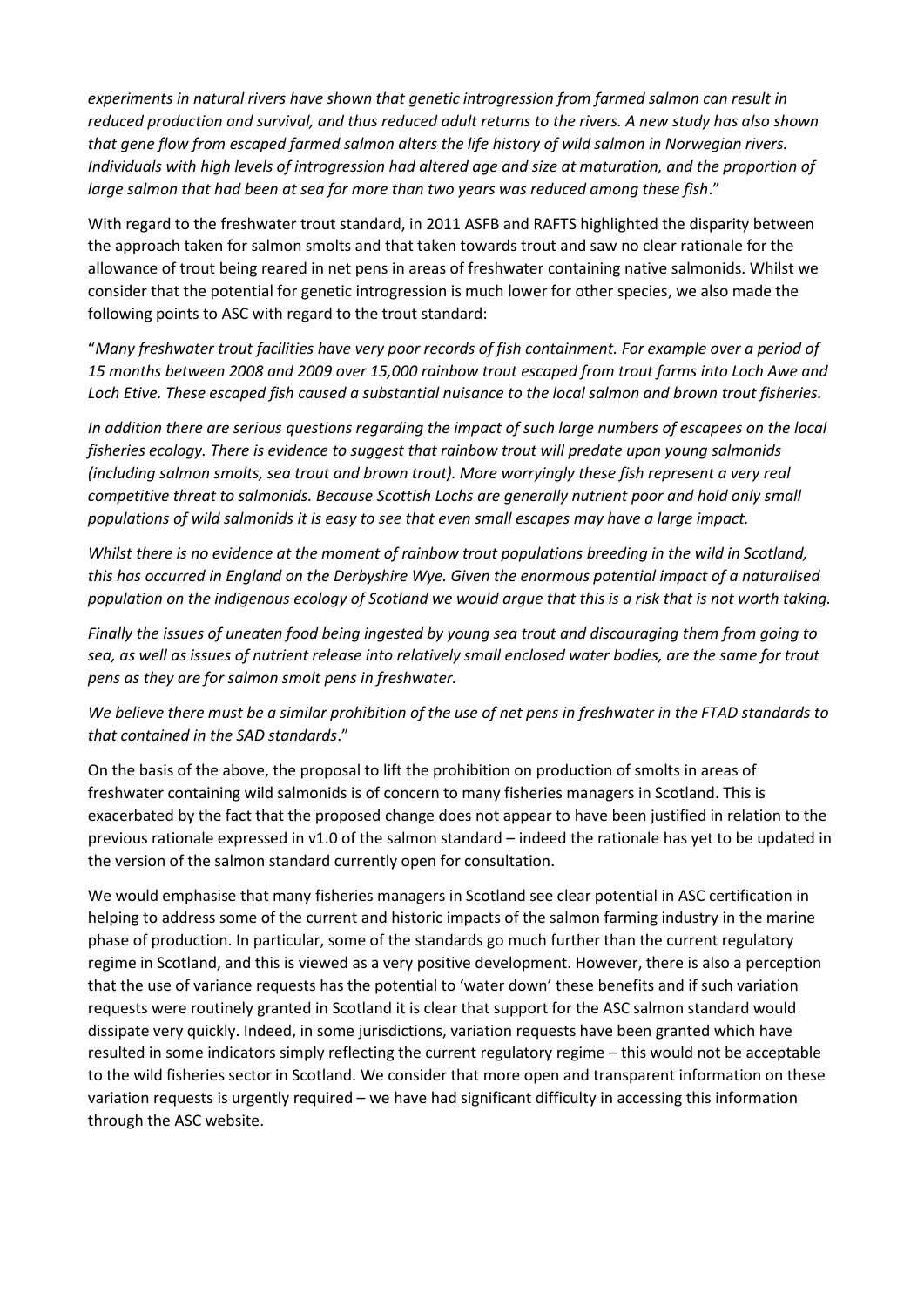We also seek further clarity on which of the indicators (both salmon and freshwater trout) would constitute a 'minor' or 'major' non-compliance. A clear, transparent explanation of this is required for stakeholders to fully understand the standards.

We recognise that the proposed addition of section 8 to v1.1 of the Freshwater Trout standard is an attempt to mitigate some of the issues highlighted above. This is a welcome first step, but it is vital that we get more clarity on the proposals in question, and crucially, on what is expected to happen if the monitoring required under section 8 demonstrates new or ongoing impacts. On that basis, some of our members consider that any such change to the standard should be time-limited or not taken forward at all.

Given the concerns expressed above, and in particular the Norwegian assessment of threat from escaped farmed salmon, we believe that there is a strong case on placing the burden of evidence on the salmon farming industry to demonstrate the sustainability of smolt production in freshwater cages. We are therefore of the view that, should the proposed changes be taken forward, that there should be a 'sunset clause' whereby after an agreed period the standards would revert back to the original version *unless* clear evidence of no impact was demonstrated.

The comments offered on the feedback submission form should be viewed in the light of the comments above.

## *Comments for inclusion on Page 2 of the feedback submission form:*

### **Scope:**

We note that on page 14 of the v1.1 of the Freshwater Trout Standard defines the 'grow out' phase of trout farming as production facilities for fish weighing more than 10 grams. However, Appendix IV on page 61, which we understand is based on the Scottish Technical Standard, requires a minimum stocking weight of 15 grams to eliminate 'leakage' escapes. At our Scottish workshop on the ASC standards, Marine Harvest Scotland committed to a minimum stocking weight of 15g, and we consider that this should be clearly embedded within the standard. 'Leakage' or 'drip' escapes are a significant and ongoing issue in Scotland, most recently identified in Loch Shin. Marine Scotland Science recently screened 220 fish of unknown origin, caught during the operation of rotary screw traps. Despite there being no reported escapes from either of the two smolt farms operating on Loch Shin, between 25 and 37 percent of the fish were classified as originating from one or other of the farmed strains. Of the unassigned fish some showed evidence of being of a non-wild origin including one with a vaccination mark. The fish identified are thus likely to be an underestimation of those present of a non-wild origin.

We also consider that the risk of escapes of non-salmon species on native salmonids, either through predation or competition for resources is sufficient to mean that the 15g minimum stocking weight should be adopted for all species, at least in lochs/lakes where native salmonid populations are present.

### **Criteria 2.5: Escapes from culture facilities:**

We are concerned about the lack of clarity in relation to an escape event of more that 300 fish. In the case of production of either trout or salmon in a system containing native salmonids, we do not consider that the exception under footnote 24 (100% sterile fish) should apply. Whilst we accept that this will mitigate the potential for genetic introgression, the potential for other impacts on native salmonids (through competition or predation) would still exist. Whilst we understand the basis for footnote 26, we have struggled to come up with examples of events that might lead to such an outcome. Rather than only allowing one such exceptional episode in a 10-year period we consider that the standard should only allow such a dispensation to occur once. If such circumstances were to occur on more than one occasion (and depending on the circumstances, arguably even on one occasion) we would suggest that the farm in question is located inappropriately and should be moved.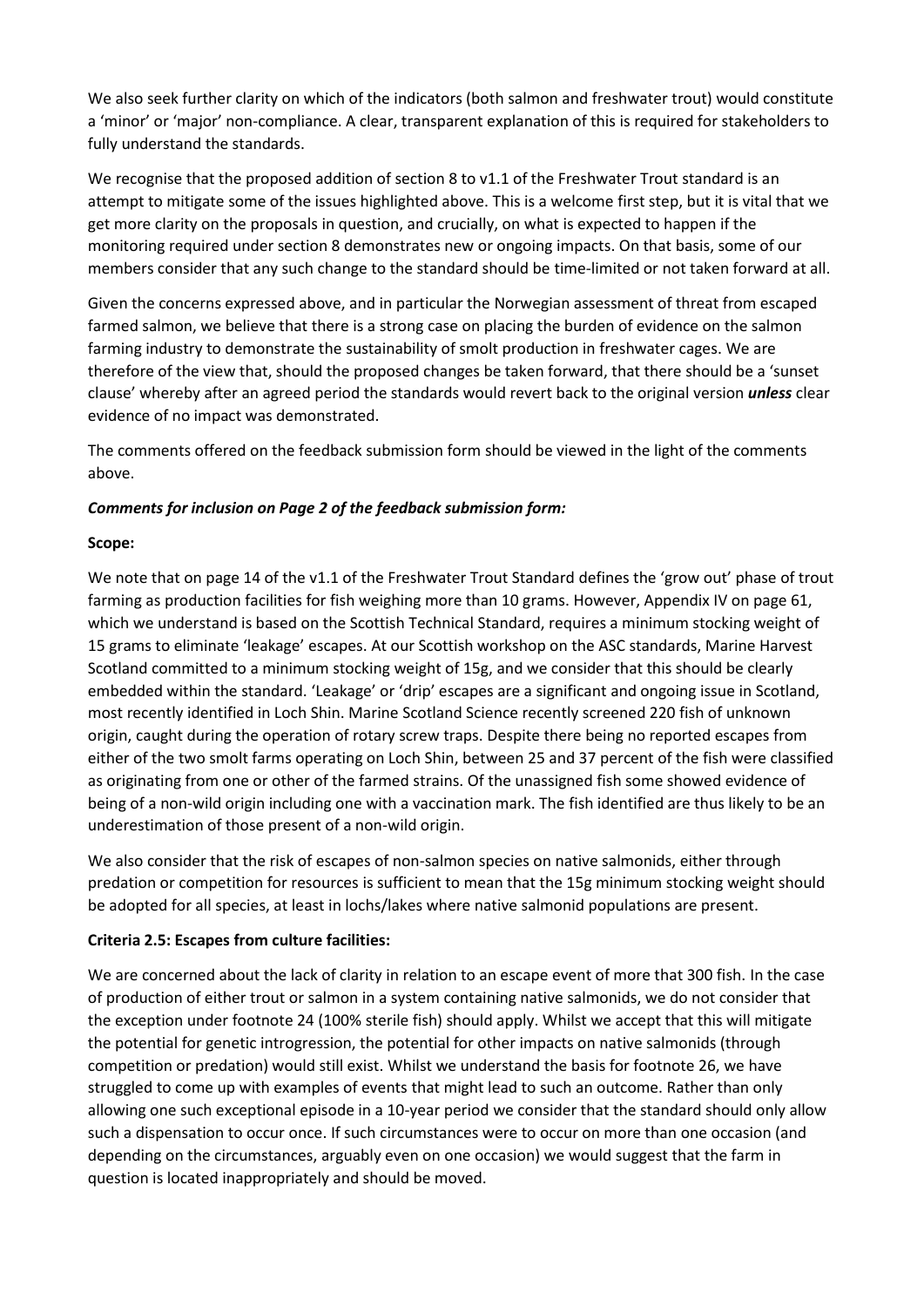We consider, subject to our comments above, that any escape of more than 300 fish should result in an immediate loss of certification and we would like this to be stated clearly in the standard. We cannot foresee any circumstance where loss of certification should not be automatic.

## **Indicator 8.1:**

We seek further clarity on the wording of indicator 8.1. It is important to understand whether the intention is to simply 'draw a line' under any previous genetic introgression arising from farmed escapes or whether the extent of any such historic introgression will be taken into account in determining whether a site should be certified. Previous work undertaken by RAFTS<sup>3</sup> to develop and apply genetic tools to support the identification of wild and aquaculture origin fish from west coast catchments in Scotland suggested that 25.1% of individuals sampled were identified as hybrids. Whilst we recognise that it may not be possible to identify whether such escapes originated from freshwater production units, we consider that this possibility must be fully considered as part of the certification process.

## **Indicator 8.2:**

**.** 

We seek more clarity as to the nature and purpose of this monitoring. Does this relate to introgression alone, or is it wider? Even if it relates to introgression, we consider that assessment of overall stock health will be required alongside assessing rates of introgression. We believe that any such monitoring, consistent with the salmon standard, should encompass sea trout (and therefore brown trout in freshwater, as they are the same species) and possible arctic charr. As highlighted earlier, we consider that there are a number of potential impacts which might affect native salmonids in addition to genetic introgression. These include:

- There are serious questions regarding the impact of large numbers of escapees on local fisheries ecology. There is evidence to suggest that rainbow trout will predate upon young salmonids (including salmon smolts, sea trout and brown trout).
- Escaped fish also represent a very real competitive threat to salmonids. Because Scottish Lochs are generally nutrient poor and hold only small populations of wild salmonids it is easy to see that even small escapes may have a large impact.
- Whilst there is no evidence at the moment of rainbow trout populations breeding in the wild in Scotland, this has occurred in England on the Derbyshire Wye. Given the enormous potential impact of a naturalised population on the indigenous ecology of Scotland we would argue that this is a risk that is not worth taking.
- Migrating salmon and sea trout appear to imprint on the smell conspecifics within a river system as they leave the river. One of these homing cues is known to be the pheromone from other (perhaps familial) salmon within the natal sub catchment. Holding large numbers of non-native fish, which may change during the marine phase of the native salmonids, within the freshwater environment has the potential to upset the homing instinct of these fish.
- Uneaten food being ingested by native trout can lead to large trout, or a higher proportion of large trout in a loch, which can compete with migratory fish for spawning grounds and potentially decrease smolt production rates.
- Finally, the issues of uneaten food being ingested by young sea trout and discouraging them from going to sea, as well as issues of nutrient release into relatively small enclosed water bodies, are the same for trout pens as they are for salmon smolt pens in freshwater.

As can be seen above these impacts are not unique to salmon farming, and therefore we consider that this element of the standard should be broadened to all species of trout farmed in freshwater. We recognise that some of these potential impacts can be addressed by the indicators (e.g. 3.3. and 8.7.). However, some

<sup>3</sup> [http://www.rafts.org.uk/wp-content/uploads/2013/02/MIAP\\_Genetic\\_report\\_final.pdf](http://www.rafts.org.uk/wp-content/uploads/2013/02/MIAP_Genetic_report_final.pdf)